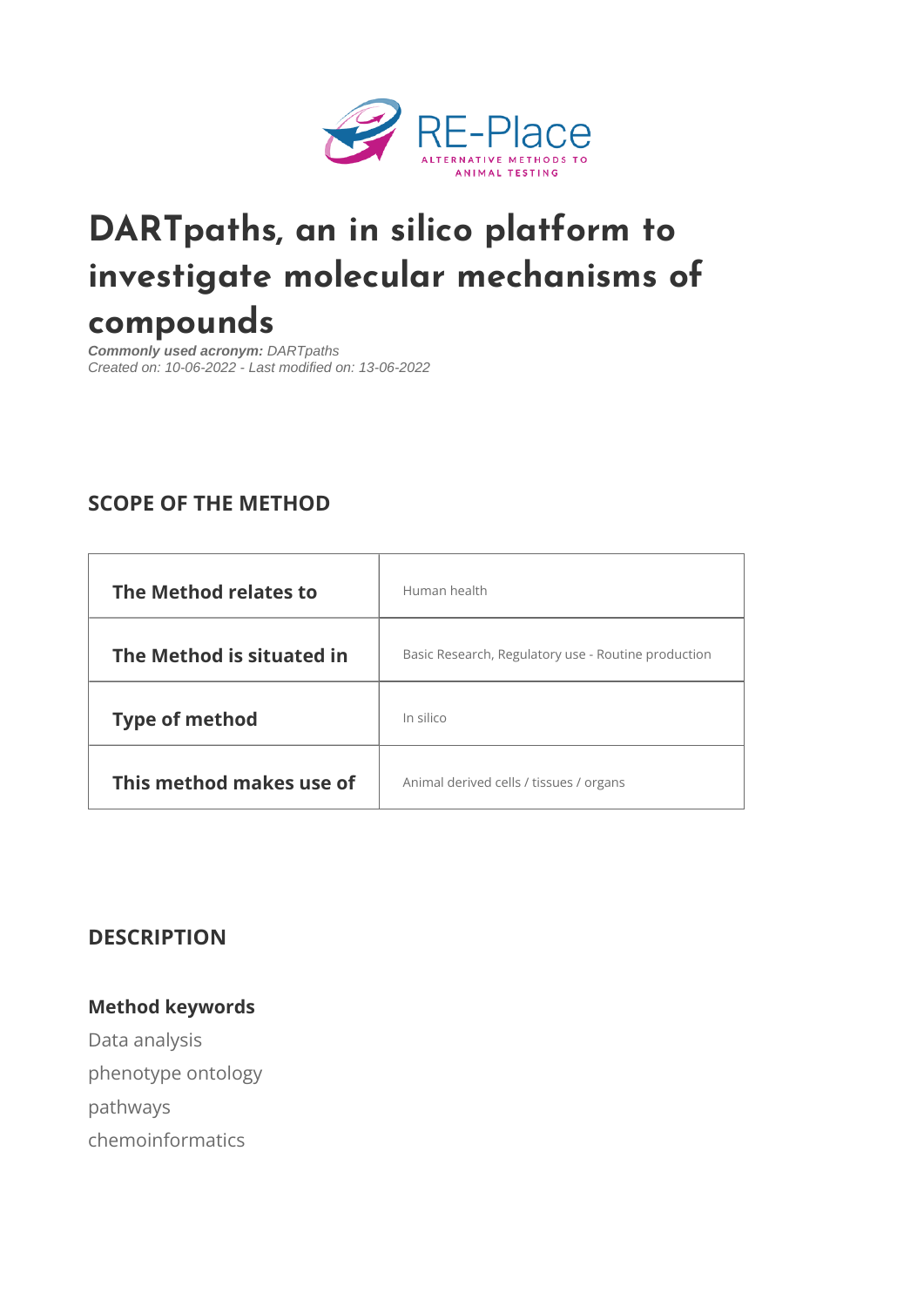# **Scientific area keywords**

computational modelling data modeling data integration bioinformatics

# **Method description**

DARTpaths is an an integrative app to support the prioritisation of chemicals. The Open Source R shiny application allows for the prediction of compound-induced molecular mechanisms of action. The tool integrates phenotypic endpoints of different species induced by compounds and genetic variants, in vitro targets, adverse outcomes, molecular pathways and evolutionary conservation. The toolbox proposes follow-up tests for model organisms to validate the predictions of which molecular pathways are causative for phenotypes.

- All code for the application and a dockerized version are available on https://github.com/Xpaths/dartpaths-app - Demonstration of use-cases of the application are available on https://www.vivaltes.com/dartpaths/

# **Lab equipment**

Computer.

# **Method status**

Internally validated

# **PROS, CONS & FUTURE POTENTIAL**

#### **Advantages**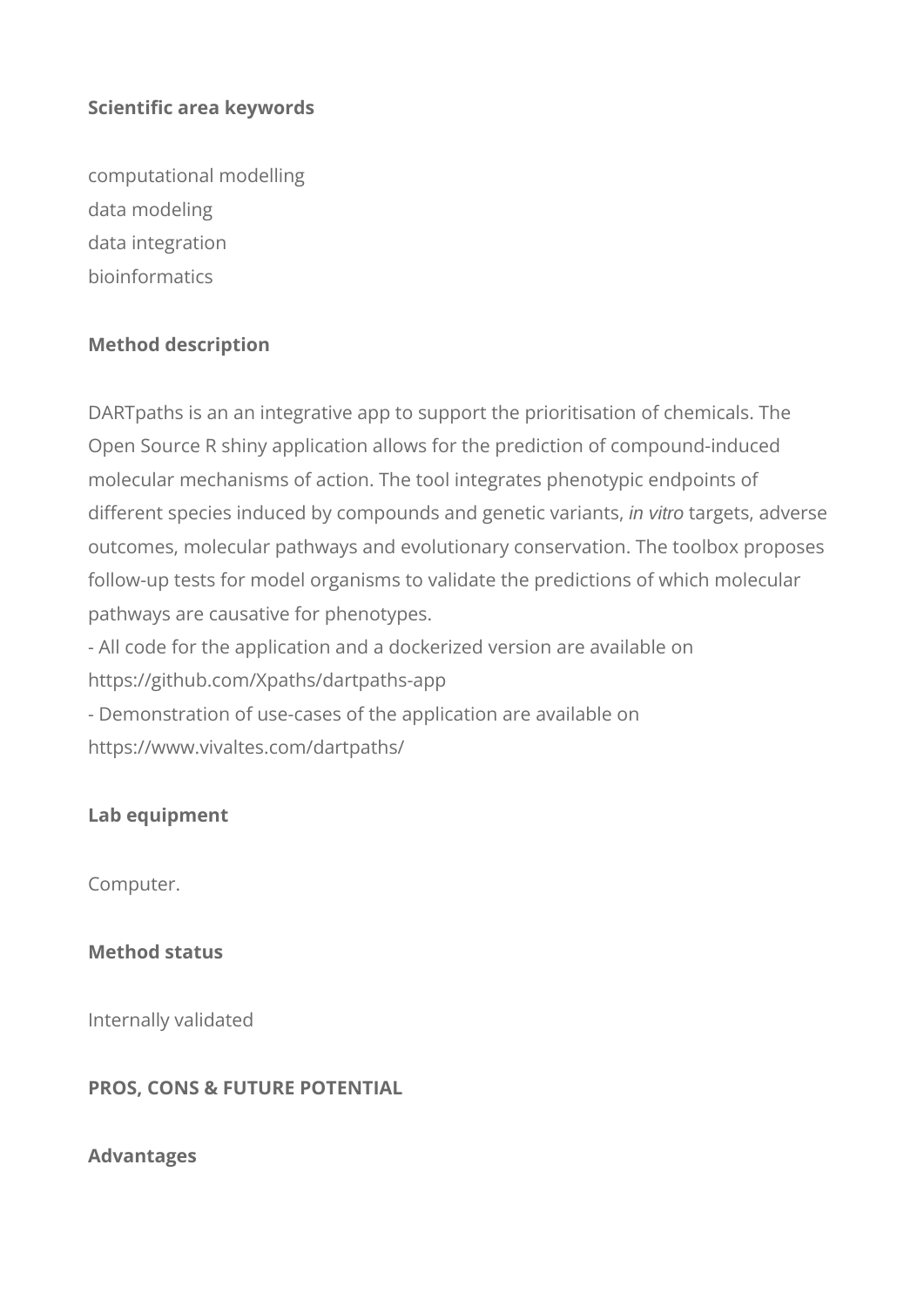The application integrates different data sources and combines them to find the most likely underlying molecular pathway for an adverse outcome of a compound. Based on knowledge generated over decades in model organisms, it can also predict expected phenotypes (endpoints) when disturbing this pathway in a non-vertebrate model organism.

# **Challenges**

Phenotypes induced by compounds as well as in vitro target data are incomplete and for specific compounds often only available inside companies that develop new compounds. For accurate pathway and phenotype prediction, complete data is ideal.

# **Modifications**

Users can install the application on their own site and connect (private) data to the app to improve pathway and phenotype prediction.

# **Future & Other applications**

- The species conservation of molecular pathways can inform researchers in life sciences research interested in specific pathways if studies in alternative, nonvertebrate model organisms are useful and informative.

- The NLP pipeline for identification of connections between compounds and phenotypes in full-text reports is widely applicable in toxicology and pharmacology.

# **REFERENCES, ASSOCIATED DOCUMENTS AND OTHER INFORMATION**

# **References**

DARTpaths, an in silico platform to investigate molecular mechanisms of compounds. Diksha Bhalla1\*, Marvin N. Steijaert2\*, Eefje S. Poppelaars3\*, Marc Teunis4\*, Monique van der Voet3, Marie Corradi4, Elisabeth Dévière2, Luke Noothout5, Wilco